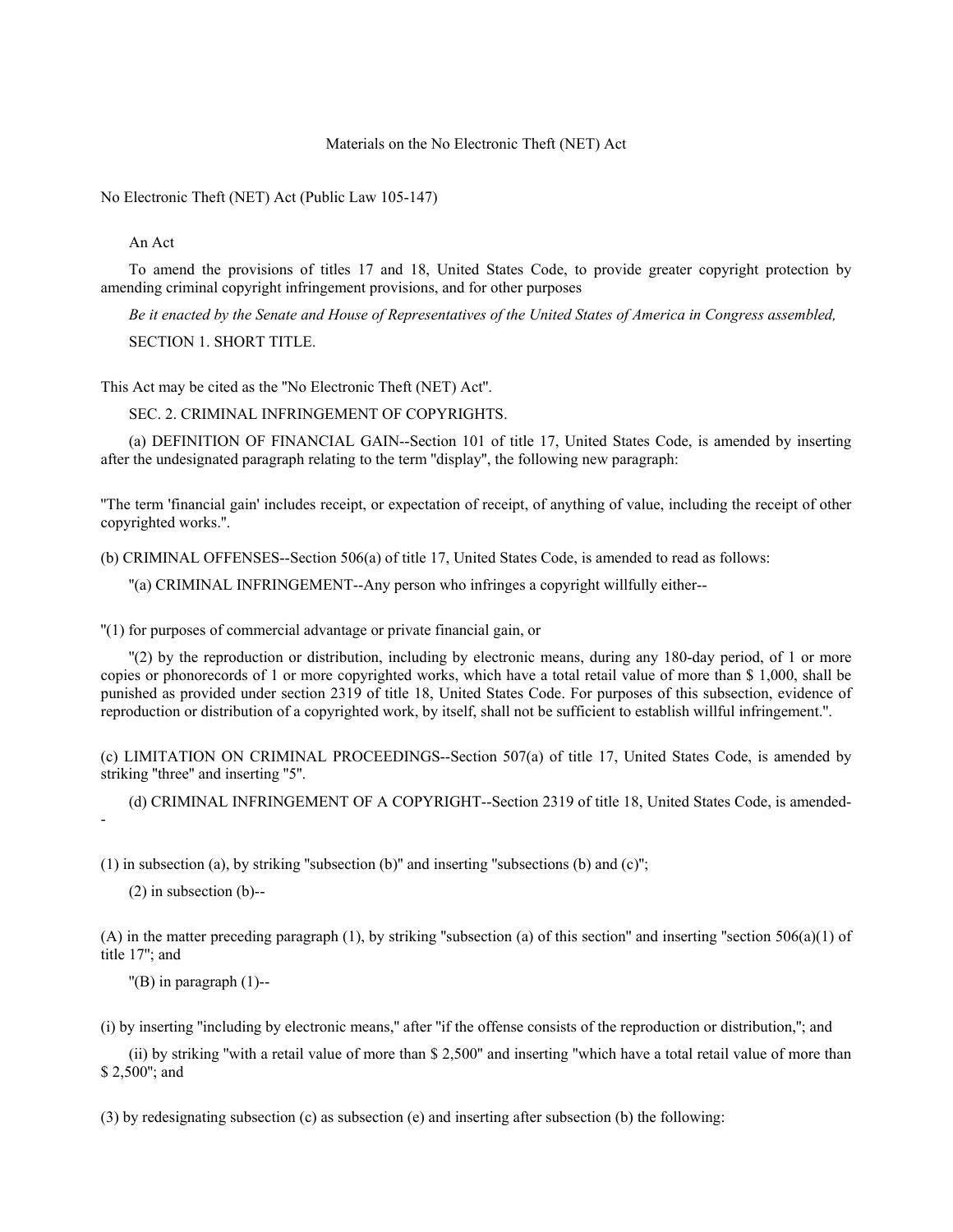$C'(\text{c})$  Any person who commits an offense under section 506(a)(2) of title 17, United States Code--

''(1) shall be imprisoned not more than 3 years, or fined in the amount set forth in this title, or both, if the offense consists of the reproduction or distribution of 10 or more copies or phonorecords of 1 or more copyrighted works, which have a total retail value of \$ 2,500 or more;

''(2) shall be imprisoned not more than 6 years, or fined in the amount set forth in this title, or both, if the offense is a second or subsequent offense under paragraph (1); and

''(3) shall be imprisoned not more than 1 year, or fined in the amount set forth in this title, or both, if the offense consists of the reproduction or distribution of 1 or more copies or phonorecords of 1 or more copyrighted works, which have a total retail value of more than \$ 1,000.

''(d)(1) During preparation of the presentence report pursuant to *Rule 32(c) of the Federal Rules of Criminal Procedure*, victims of the offense shall be permitted to submit, and the probation officer shall receive, a victim impact statement that identifies the victim of the offense and the extent and scope of the injury and loss suffered by the victim, including the estimated economic impact of the offense on that victim.

''(2) Persons permitted to submit victim impact statements shall include--

''(A) producers and sellers of legitimate works affected by conduct involved in the offense;

- ''(B) holders of intellectual property rights in such works; and
- ''(C) the legal representatives of such producers, sellers, and holders.''.

(e) UNAUTHORIZED FIXATION AND TRAFFICKING OF LIVE MUSICAL PERFORMANCES--Section 2319A of title 18, United States Code, is amended--

''(1) by redesignating subsections (d) and (e) as subsections (e) and (f), respectively; and

''(2) by inserting after subsection (c) the following:

''(d) VICTIM IMPACT STATEMENT--(1) During preparation of the presentence report pursuant to *Rule 32(c) of the Federal Rules of Criminal Procedure*, victims of the offense shall be permitted to submit, and the probation officer shall receive, a victim impact statement that identifies the victim of the offense and the extent and scope of the injury and loss suffered by the victim, including the estimated economic impact of the offense on that victim.

''(2) Persons permitted to submit victim impact statements shall include--

''(A) producers and sellers of legitimate works affected by conduct involved in the offense;

- ''(B) holders of intellectual property rights in such works; and
- ''(C) the legal representatives of such producers, sellers, and holders.''.

(f) TRAFFICKING IN COUNTERFEIT GOODS OR SERVICES--Section 2320 of title 18, United States Code, is amended--

(1) by redesignating subsections (d) and (e) as subsections (e) and (f), respectively; and

''(2) by inserting after subsection (c) the following:

''(d)(1) During preparation of the presentence report pursuant to *Rule 32(c) of the Federal Rules of Criminal Procedure*, victims of the offense shall be permitted to submit, and the probation officer shall receive, a victim impact statement